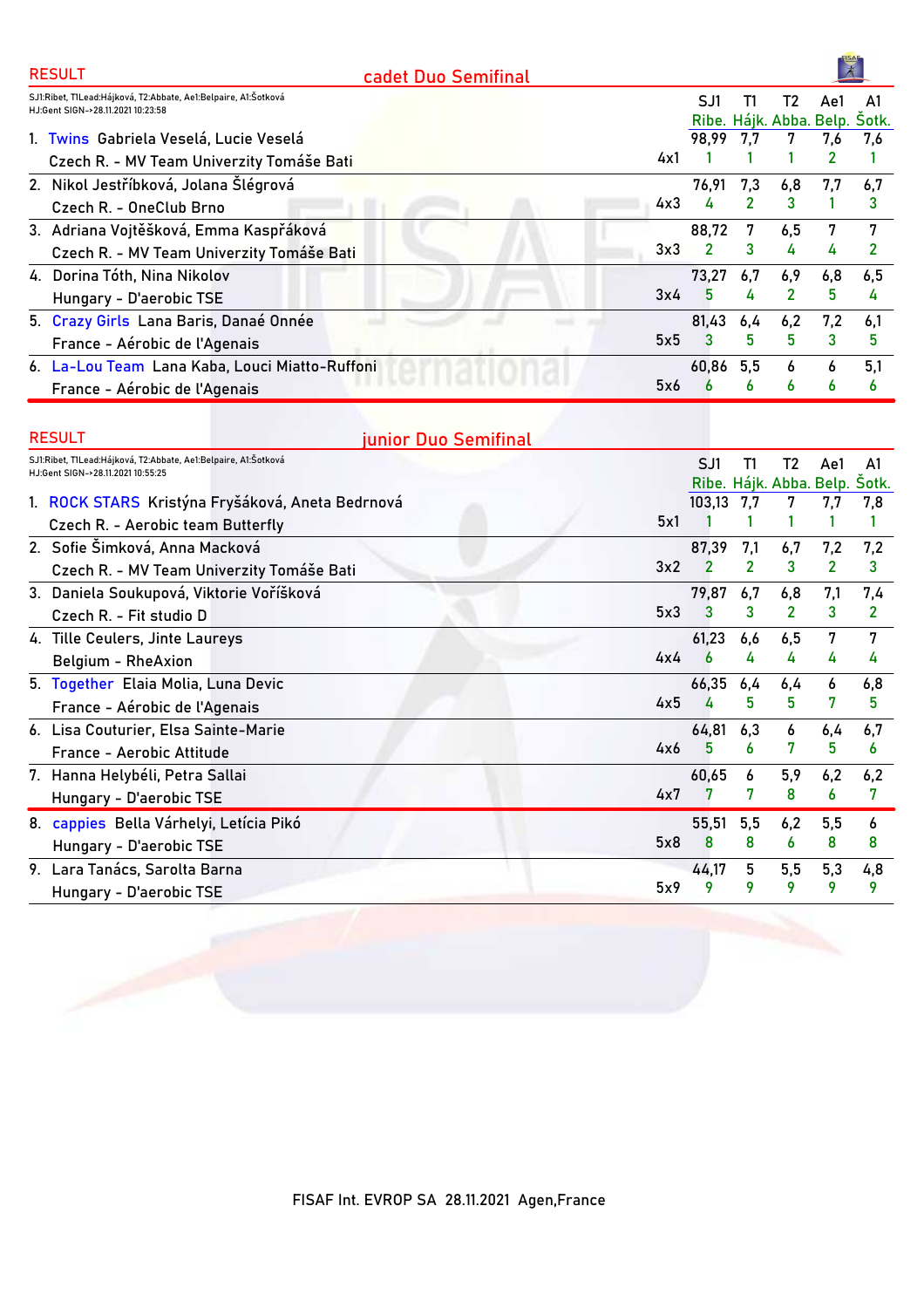| <b>RESULT</b>                                                                                       | adult Duo Semifinal  |                |     |                               |                   |                |
|-----------------------------------------------------------------------------------------------------|----------------------|----------------|-----|-------------------------------|-------------------|----------------|
| SJ1:Ribet, T1Lead:Hájková, T2:Abbate, Ae1:Belpaire, A1:Šotková<br>HJ:Gent                           |                      | SJ1            | Τ1  | T <sub>2</sub>                | Ae1               | A1             |
|                                                                                                     |                      |                |     | Ribe. Hájk. Abba. Belp.       |                   | Šotk.          |
| 1. Erika Ševců, Vanda Šimková                                                                       |                      | 132,01         | 7,7 | 6,9                           | 7,6               | 7,8            |
| Czech R. - MV Team Univerzity Tomáše Bati                                                           | 4x1                  |                | 2   | 1                             | 1                 | $\mathbf{1}$   |
| 2. The bodyguard Jáchym Hanák, Anna Macková                                                         |                      | 102,12         | 7,8 | 6,8                           | 7                 | 7,6            |
| Czech R. - MV Team Univerzity Tomáše Bati                                                           | 4x2                  | $\overline{2}$ | 1   | $\overline{2}$                | 4                 | $\overline{2}$ |
| 3. Adéla Soukupová, Aneta Moravečková                                                               |                      | 98,6           | 7,3 | 6,5                           | 7,3               | 7,5            |
| Czech R. - Fit studio D                                                                             | 4x3                  | 3              | 3   | 4                             | $\mathbf{2}$      | 3              |
| 4. Sailors Lilli Kaiser, Annika Junck                                                               |                      | 91,11          | 7   | 6,7                           | 7,1               | 7,1            |
| Germany                                                                                             | 4x4                  | 4              | 4   | 3                             | 3                 | 5              |
| 5. Britt Verhaeren, Jeremy Delmotte                                                                 |                      | 69,34          | 6,8 | 6,4                           | 6,9               | 7,3            |
| Belgium - RheAxion                                                                                  | 4x5                  | 8              | 5   | 5                             | 5                 | 4              |
| 6. Justine Vidal, Lucas Peruch                                                                      |                      | 76,82 6,2      |     | 6,2                           | 6,6               | 6,7            |
| France - Aerobic Academy                                                                            | 4x7                  | 6              | 8   | 7                             | 6                 | 7              |
| 7. Lory Gayraud, Clemence Richarte                                                                  |                      | 61,38          | 6,4 | 6,3                           | 5,9               | 6,9            |
| France - Aerobic Academy                                                                            | 3x7                  | 10             | 7   | 6                             | 8                 | 6              |
| 8. ABBA Natalie Schwerdtfeger, Nina Thorne                                                          |                      | 76,37          | 5,5 | 5,8                           | 6,3               | 6,4            |
| Germany - Sportschule M. Farnung                                                                    | 3x8                  | 7              | 10  | 10                            | 7                 | 8              |
| 9. CHICAGO Joanna Ciepielowska, Justyna Rynduch                                                     |                      | 63,49          | 6,7 | 6,1                           | 5,7               | 6,1            |
| <b>Poland - Balance Sport</b>                                                                       | 5x9                  | 9              | 6   | 8                             | 9                 | 9              |
| 10. kiss twins Borbála Kiss, Kinga Kiss                                                             |                      | 84,34          | 5,8 | 6                             | 5,5               | 5,8            |
| Hungary - D'aerobic TSE                                                                             | 3x9                  | 5              | 9   | 9                             | 10                | -11            |
| 11. Anna Molnar, Lina Brosi                                                                         |                      | 42,82          | 4,5 | 5,6                           | 5,2               | 5,9            |
| Switzerland - Aerosport Club Wollerau                                                               | 4x11                 | 11             | 11  | 11                            | $12 \overline{ }$ | 10             |
| 12. Lucille Briot-Parra, Anna Laclaverie                                                            |                      | 39,47          | 4   | 5,5                           | 5,3               | 5,5            |
| France - Aérobic de l'Agenais                                                                       | 5x12                 | 12             | 12  | 12                            | 11                | 12             |
|                                                                                                     |                      |                |     |                               |                   |                |
| <b>RESULT</b>                                                                                       | cadet Trio Semifinal |                |     |                               |                   |                |
| SJ1:Ribet, T1Lead:Hájková, T2:Abbate, Ae1:Belpaire, A1:Šotková<br>HJ:Gent SIGN->28.11.2021 11:55:56 |                      | SJ1            | T1  | T <sub>2</sub>                | Ae1               | A1             |
|                                                                                                     |                      |                |     | Ribe. Hájk. Abba. Belp. Šotk. |                   |                |
| 1. Amerika                                                                                          |                      | 100,99         | 6,7 | 6,8                           | 7,3               | 7,3            |
| Elena Smetanová, Emma Kaspřáková, Adriana Vojtěšková                                                | 5x1                  |                | 1   | 1                             | 1                 | 1              |

3x2

5x3

40,81 5,2 6 5,9 4,9 **3 2 2 3 2**

51,03 4,5 5,8 6,2 4,5 **2 3 3 2 3**

Czech R. - MV Team Univerzity Tomáše Bati **2. Daryna Guzil, Amelia Szołtys, Karolina Lis**

**Candice Richard, Zoé Pacheco, Jade Rigal**

Poland - Akademia Talentów

France - Aérobic de l'Agenais

**3. Les blondinettes**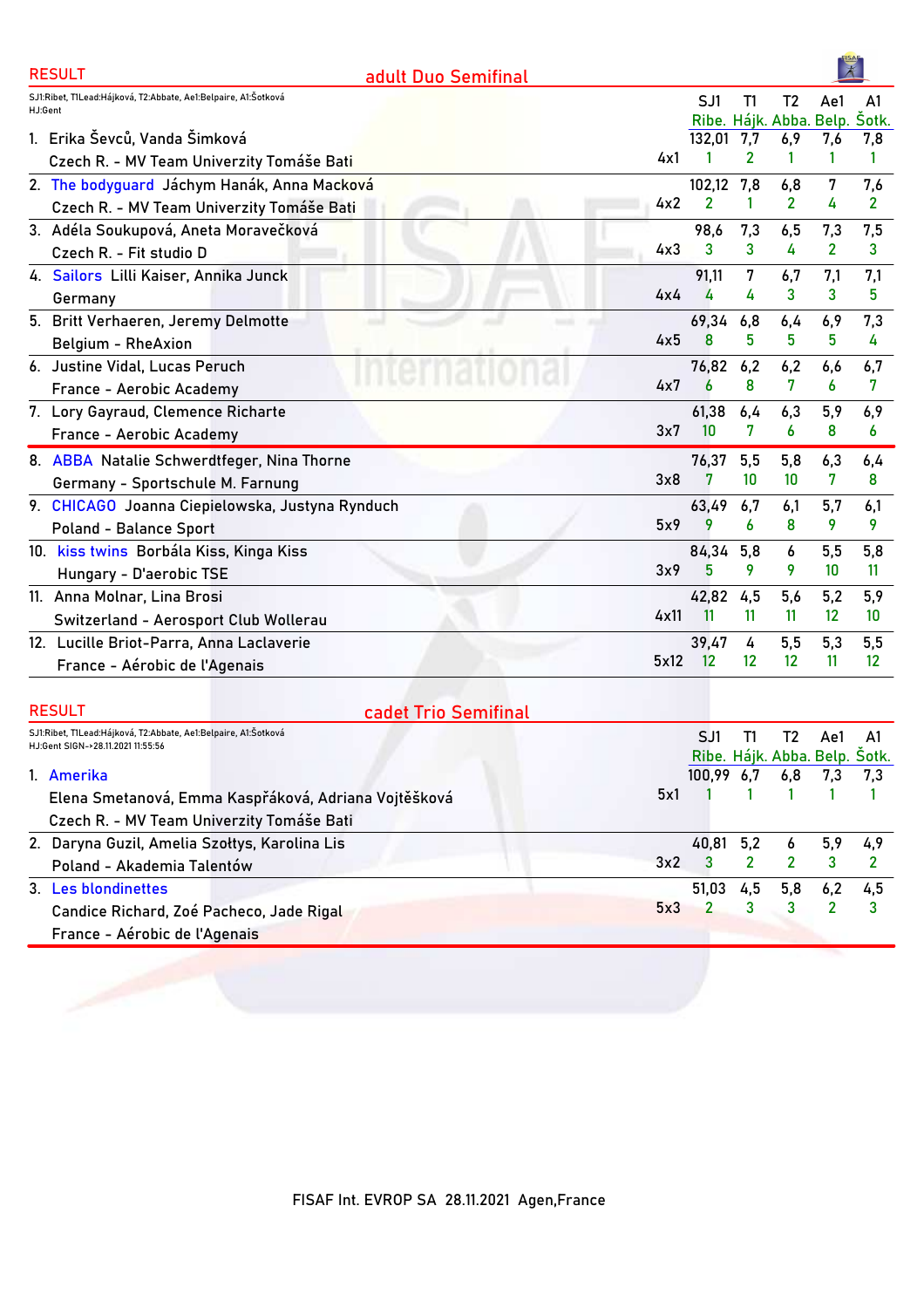| <b>RESULT</b>                                                                                       | junior Trio Semifinal |     |              |              |                |     |                                     |
|-----------------------------------------------------------------------------------------------------|-----------------------|-----|--------------|--------------|----------------|-----|-------------------------------------|
| SJ1:Ribet, T1Lead:Hájková, T2:Abbate, Ae1:Belpaire, A1:Šotková<br>HJ:Gent SIGN->28.11.2021 12:15:37 |                       |     | SJ1          | T1           | T2             | Ae1 | A1<br>Ribe. Hájk. Abba. Belp. Šotk. |
| 1. Nikol Ullrichová, Johana Vodičková, Viktorie Čedíková                                            |                       |     | 108,4        | 7,3          | 7,3            | 7.9 | 7,8                                 |
| Czech R. - Fitness Center Báry a Hanky Šulcové                                                      |                       | 3x1 | 2            | $\mathbf{2}$ |                |     |                                     |
| 2. Divoké kočky                                                                                     |                       |     | 123,04 7,5   |              | 7,1            | 7,6 | 7,6                                 |
| Alena Březinová, Karolína Knedlová, Veronika Nováková                                               |                       | 5x2 |              |              | $\overline{2}$ |     | 2                                   |
| Czech R. - MV Team Univerzity Tomáše Bati                                                           |                       |     |              |              |                |     |                                     |
| 3. RAIN                                                                                             |                       |     | 106,83       | 7,1          | 6,9            | 7,4 | 7,4                                 |
| Karolína Dvořáková, Viktorie Hejlová, Johana Cibulová                                               |                       | 5x3 | $\mathbf{3}$ | 3            | 3              |     |                                     |
| Czech R. - Fitness Center Báry a Hanky Šulcové                                                      |                       |     |              |              |                |     |                                     |
| 4. Hanna Helybéli, Petra Sallai, Kata Kormány                                                       |                       |     | 49,84        | 5            | 6,5            | 6   | 5,7                                 |
| Hungary - D'aerobic TSE                                                                             |                       | 5x4 |              | 4            | 4              | 4   | 4                                   |
| NF Luna Devic, Luce Brehamet, Aline Vaquier                                                         |                       |     |              |              |                |     |                                     |
| France - Aérobic de l'Agenais                                                                       |                       |     |              |              |                |     |                                     |

 $\frac{1}{2}$ 

| <b>RESULT</b>                                                                                       | adult Trio Semifinal                                       |     |                                      |                |                         |               |                |
|-----------------------------------------------------------------------------------------------------|------------------------------------------------------------|-----|--------------------------------------|----------------|-------------------------|---------------|----------------|
| SJ1:Ribet, T1Lead:Hájková, T2:Abbate, Ae1:Belpaire, A1:Šotková<br>HJ:Gent SIGN->28.11.2021 12:31:09 |                                                            |     | SJ1<br>Ribe. Hájk. Abba. Belp. Šotk. | T1.            | T2                      | Ae1           | A1             |
|                                                                                                     | 1. Veronika Frantová, Eva Matějovičová, Tereza Miková      |     | 120,77 7,5                           |                | 6,9                     | 7,4           | 7.9            |
| Czech R. - AEROBIC TEAM Praha                                                                       |                                                            | 5x1 |                                      |                |                         |               |                |
| 2. Hunger Games                                                                                     |                                                            |     | 88,89 7,3                            |                | 6,8                     | 7,3           | 7,4            |
|                                                                                                     | Barbora Bucháčková, Eliška Fajfrlíková, Eliška Pechmannová | 4x2 | $\mathbf{3}$                         | $\overline{2}$ | $\overline{\mathbf{z}}$ | $\mathcal{P}$ | $\overline{2}$ |
| Czech R. - AE klub LADY Plzeň                                                                       |                                                            |     |                                      |                |                         |               |                |
| 3. Boysband                                                                                         |                                                            |     | 62,78                                | 7              | 6,4                     | 7,2           | 7,3            |
| Nele Boddin, Marlies Torfs, Jitske Meeuwens                                                         |                                                            | 3x3 |                                      | 3              | 4                       | 3             | 3              |
| Belgium - RheAxion                                                                                  |                                                            |     |                                      |                |                         |               |                |
|                                                                                                     | 4. Karolína Švecová, Leontýna Benešová, Naděžda Salačová   |     | 102,22 6,8                           |                | 6,6                     | 7,1           | 7,2            |
| Czech R. - Juniorský Fitness Klub Louny                                                             |                                                            | 5x4 |                                      | 4              | 3                       | 4             | 4              |
|                                                                                                     | 5. Pirates Lolli Csordás, Kámea Bailey, Szonja Simon       |     | 72,24 5,2                            |                | 6,2                     | 6,3           | 5,8            |
| Hungary - D'aerobic TSE                                                                             |                                                            | 5x5 |                                      | 5              | 5.                      | 5             | 5              |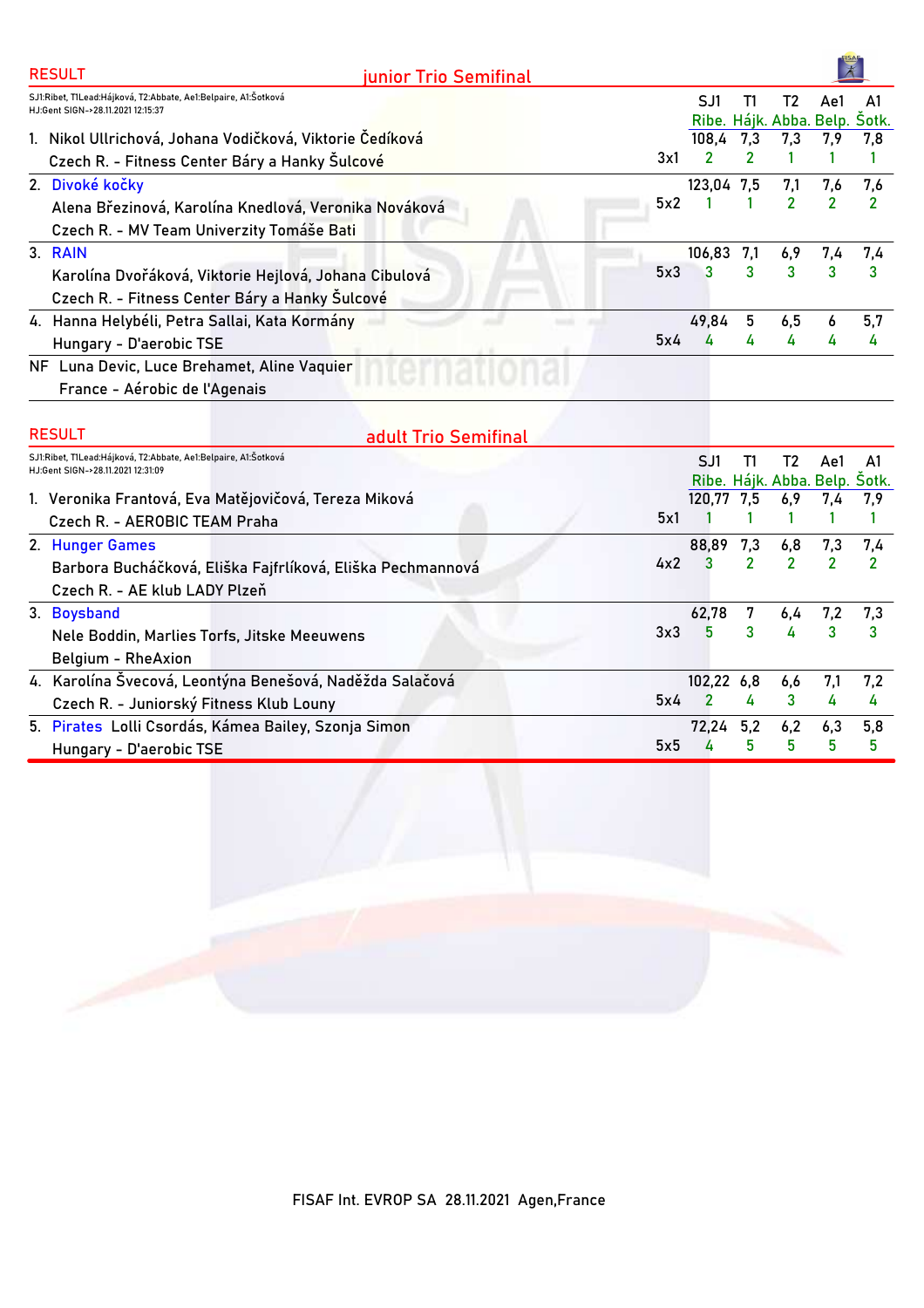| SJ1:Ribet, T1Lead:Hájková, T2:Abbate, Ae1:Belpaire, A1:Šotková<br>SJ1<br>T <sub>2</sub><br>T1<br>A <sub>1</sub><br>Ae1<br>HJ:Gent SIGN->28.11.2021 14:03:32<br>Ribe. Hájk. Abba. Belp. Šotk.<br>116,73<br>8,3<br>1. Aneta Bedrnová<br>7,4<br>7,9<br>8<br>4x1<br>Czech R. - Aerobic team Butterfly<br>2. Natálie Šolínová<br>120,06<br>7,6<br>7,2<br>7,3<br>7,8<br>$\overline{2}$<br>$\overline{2}$<br>$\overline{2}$<br>$\overline{2}$<br>5x2<br>Czech R. - Sportovní klub MK Kladno<br>3. Danaé Onnée<br>99,18<br>6,9<br>6,9<br>6,4<br>7,5<br>3x3<br>3<br>3<br>3<br>6<br>4<br>France - Aérobic de l'Agenais<br>4. Laura Chudá<br>91,95<br>7,3<br>7,1<br>6,7<br>7,4<br>3<br>5<br>3<br>4x4<br>4<br>4<br>Czech R. - AEROBIC TEAM Praha<br>5. Nina Nikolov<br>84,8<br>6,8<br>6,8<br>3x5<br>6,5<br>6,1<br>a <sub>3</sub><br>5<br>4<br>4<br>8<br>6<br>Hungary - D'aerobic TSE<br>81,43<br>6. Lana Baris<br>3x5<br>6,5<br>6,5<br>6,5<br>6,8<br>a2<br>5<br>5<br>6<br>5<br>6<br>France - Aérobic de l'Agenais<br>7. Ella Leest<br>58,41<br>6<br>6,3<br>6,3<br>6,3<br>3x8<br>8<br>b3<br>9<br>9<br>7<br>6<br>Belgium - RheAxion<br>8. Kata Kormány<br>72,97<br>5,9<br>6,2<br>3x8<br>6,1<br>6<br>b2<br>8<br>7<br>10<br>10<br>7<br>Hungary - D'aerobic TSE<br>63,71<br>5<br>9. Lylou Fernades<br>6.1<br>6.1<br>6<br>8<br>12<br>9<br>8<br>9<br>4x9<br>France - Aerobic Attitude<br>6,3<br>5,9<br>10. Karolina Lis<br>54<br>5,4<br>6,4<br>7<br>7<br>3x10<br>11<br>$12 \overline{ }$<br>10<br>Poland - Akademia Talentów<br>11. Laura Takáts<br>5,8<br>5,5<br>5,6<br>5,7<br>57,47<br>10<br>11<br>12<br>11<br>4x11<br>11<br>Hungary - D'aerobic TSE<br>5,6<br>12. Daryna Guzil<br>49,84<br>5,7<br>5,9<br>6<br>12<br>10<br>11<br>12<br>3x11<br>9<br>Poland - Akademia Talentów | <b>RESULT</b> | cadet Women Semifinal |  | $\overline{\mathbf{x}}$ |  |
|---------------------------------------------------------------------------------------------------------------------------------------------------------------------------------------------------------------------------------------------------------------------------------------------------------------------------------------------------------------------------------------------------------------------------------------------------------------------------------------------------------------------------------------------------------------------------------------------------------------------------------------------------------------------------------------------------------------------------------------------------------------------------------------------------------------------------------------------------------------------------------------------------------------------------------------------------------------------------------------------------------------------------------------------------------------------------------------------------------------------------------------------------------------------------------------------------------------------------------------------------------------------------------------------------------------------------------------------------------------------------------------------------------------------------------------------------------------------------------------------------------------------------------------------------------------------------------------------------------------------------------------------------------------------------------------------------------------------------------------------------------------|---------------|-----------------------|--|-------------------------|--|
|                                                                                                                                                                                                                                                                                                                                                                                                                                                                                                                                                                                                                                                                                                                                                                                                                                                                                                                                                                                                                                                                                                                                                                                                                                                                                                                                                                                                                                                                                                                                                                                                                                                                                                                                                               |               |                       |  |                         |  |
|                                                                                                                                                                                                                                                                                                                                                                                                                                                                                                                                                                                                                                                                                                                                                                                                                                                                                                                                                                                                                                                                                                                                                                                                                                                                                                                                                                                                                                                                                                                                                                                                                                                                                                                                                               |               |                       |  |                         |  |
|                                                                                                                                                                                                                                                                                                                                                                                                                                                                                                                                                                                                                                                                                                                                                                                                                                                                                                                                                                                                                                                                                                                                                                                                                                                                                                                                                                                                                                                                                                                                                                                                                                                                                                                                                               |               |                       |  |                         |  |
|                                                                                                                                                                                                                                                                                                                                                                                                                                                                                                                                                                                                                                                                                                                                                                                                                                                                                                                                                                                                                                                                                                                                                                                                                                                                                                                                                                                                                                                                                                                                                                                                                                                                                                                                                               |               |                       |  |                         |  |
|                                                                                                                                                                                                                                                                                                                                                                                                                                                                                                                                                                                                                                                                                                                                                                                                                                                                                                                                                                                                                                                                                                                                                                                                                                                                                                                                                                                                                                                                                                                                                                                                                                                                                                                                                               |               |                       |  |                         |  |
|                                                                                                                                                                                                                                                                                                                                                                                                                                                                                                                                                                                                                                                                                                                                                                                                                                                                                                                                                                                                                                                                                                                                                                                                                                                                                                                                                                                                                                                                                                                                                                                                                                                                                                                                                               |               |                       |  |                         |  |
|                                                                                                                                                                                                                                                                                                                                                                                                                                                                                                                                                                                                                                                                                                                                                                                                                                                                                                                                                                                                                                                                                                                                                                                                                                                                                                                                                                                                                                                                                                                                                                                                                                                                                                                                                               |               |                       |  |                         |  |
|                                                                                                                                                                                                                                                                                                                                                                                                                                                                                                                                                                                                                                                                                                                                                                                                                                                                                                                                                                                                                                                                                                                                                                                                                                                                                                                                                                                                                                                                                                                                                                                                                                                                                                                                                               |               |                       |  |                         |  |
|                                                                                                                                                                                                                                                                                                                                                                                                                                                                                                                                                                                                                                                                                                                                                                                                                                                                                                                                                                                                                                                                                                                                                                                                                                                                                                                                                                                                                                                                                                                                                                                                                                                                                                                                                               |               |                       |  |                         |  |
|                                                                                                                                                                                                                                                                                                                                                                                                                                                                                                                                                                                                                                                                                                                                                                                                                                                                                                                                                                                                                                                                                                                                                                                                                                                                                                                                                                                                                                                                                                                                                                                                                                                                                                                                                               |               |                       |  |                         |  |
|                                                                                                                                                                                                                                                                                                                                                                                                                                                                                                                                                                                                                                                                                                                                                                                                                                                                                                                                                                                                                                                                                                                                                                                                                                                                                                                                                                                                                                                                                                                                                                                                                                                                                                                                                               |               |                       |  |                         |  |
|                                                                                                                                                                                                                                                                                                                                                                                                                                                                                                                                                                                                                                                                                                                                                                                                                                                                                                                                                                                                                                                                                                                                                                                                                                                                                                                                                                                                                                                                                                                                                                                                                                                                                                                                                               |               |                       |  |                         |  |
|                                                                                                                                                                                                                                                                                                                                                                                                                                                                                                                                                                                                                                                                                                                                                                                                                                                                                                                                                                                                                                                                                                                                                                                                                                                                                                                                                                                                                                                                                                                                                                                                                                                                                                                                                               |               |                       |  |                         |  |
|                                                                                                                                                                                                                                                                                                                                                                                                                                                                                                                                                                                                                                                                                                                                                                                                                                                                                                                                                                                                                                                                                                                                                                                                                                                                                                                                                                                                                                                                                                                                                                                                                                                                                                                                                               |               |                       |  |                         |  |
|                                                                                                                                                                                                                                                                                                                                                                                                                                                                                                                                                                                                                                                                                                                                                                                                                                                                                                                                                                                                                                                                                                                                                                                                                                                                                                                                                                                                                                                                                                                                                                                                                                                                                                                                                               |               |                       |  |                         |  |
|                                                                                                                                                                                                                                                                                                                                                                                                                                                                                                                                                                                                                                                                                                                                                                                                                                                                                                                                                                                                                                                                                                                                                                                                                                                                                                                                                                                                                                                                                                                                                                                                                                                                                                                                                               |               |                       |  |                         |  |
|                                                                                                                                                                                                                                                                                                                                                                                                                                                                                                                                                                                                                                                                                                                                                                                                                                                                                                                                                                                                                                                                                                                                                                                                                                                                                                                                                                                                                                                                                                                                                                                                                                                                                                                                                               |               |                       |  |                         |  |
|                                                                                                                                                                                                                                                                                                                                                                                                                                                                                                                                                                                                                                                                                                                                                                                                                                                                                                                                                                                                                                                                                                                                                                                                                                                                                                                                                                                                                                                                                                                                                                                                                                                                                                                                                               |               |                       |  |                         |  |
|                                                                                                                                                                                                                                                                                                                                                                                                                                                                                                                                                                                                                                                                                                                                                                                                                                                                                                                                                                                                                                                                                                                                                                                                                                                                                                                                                                                                                                                                                                                                                                                                                                                                                                                                                               |               |                       |  |                         |  |
|                                                                                                                                                                                                                                                                                                                                                                                                                                                                                                                                                                                                                                                                                                                                                                                                                                                                                                                                                                                                                                                                                                                                                                                                                                                                                                                                                                                                                                                                                                                                                                                                                                                                                                                                                               |               |                       |  |                         |  |
|                                                                                                                                                                                                                                                                                                                                                                                                                                                                                                                                                                                                                                                                                                                                                                                                                                                                                                                                                                                                                                                                                                                                                                                                                                                                                                                                                                                                                                                                                                                                                                                                                                                                                                                                                               |               |                       |  |                         |  |
|                                                                                                                                                                                                                                                                                                                                                                                                                                                                                                                                                                                                                                                                                                                                                                                                                                                                                                                                                                                                                                                                                                                                                                                                                                                                                                                                                                                                                                                                                                                                                                                                                                                                                                                                                               |               |                       |  |                         |  |
|                                                                                                                                                                                                                                                                                                                                                                                                                                                                                                                                                                                                                                                                                                                                                                                                                                                                                                                                                                                                                                                                                                                                                                                                                                                                                                                                                                                                                                                                                                                                                                                                                                                                                                                                                               |               |                       |  |                         |  |
|                                                                                                                                                                                                                                                                                                                                                                                                                                                                                                                                                                                                                                                                                                                                                                                                                                                                                                                                                                                                                                                                                                                                                                                                                                                                                                                                                                                                                                                                                                                                                                                                                                                                                                                                                               |               |                       |  |                         |  |
|                                                                                                                                                                                                                                                                                                                                                                                                                                                                                                                                                                                                                                                                                                                                                                                                                                                                                                                                                                                                                                                                                                                                                                                                                                                                                                                                                                                                                                                                                                                                                                                                                                                                                                                                                               |               |                       |  |                         |  |
|                                                                                                                                                                                                                                                                                                                                                                                                                                                                                                                                                                                                                                                                                                                                                                                                                                                                                                                                                                                                                                                                                                                                                                                                                                                                                                                                                                                                                                                                                                                                                                                                                                                                                                                                                               |               |                       |  |                         |  |

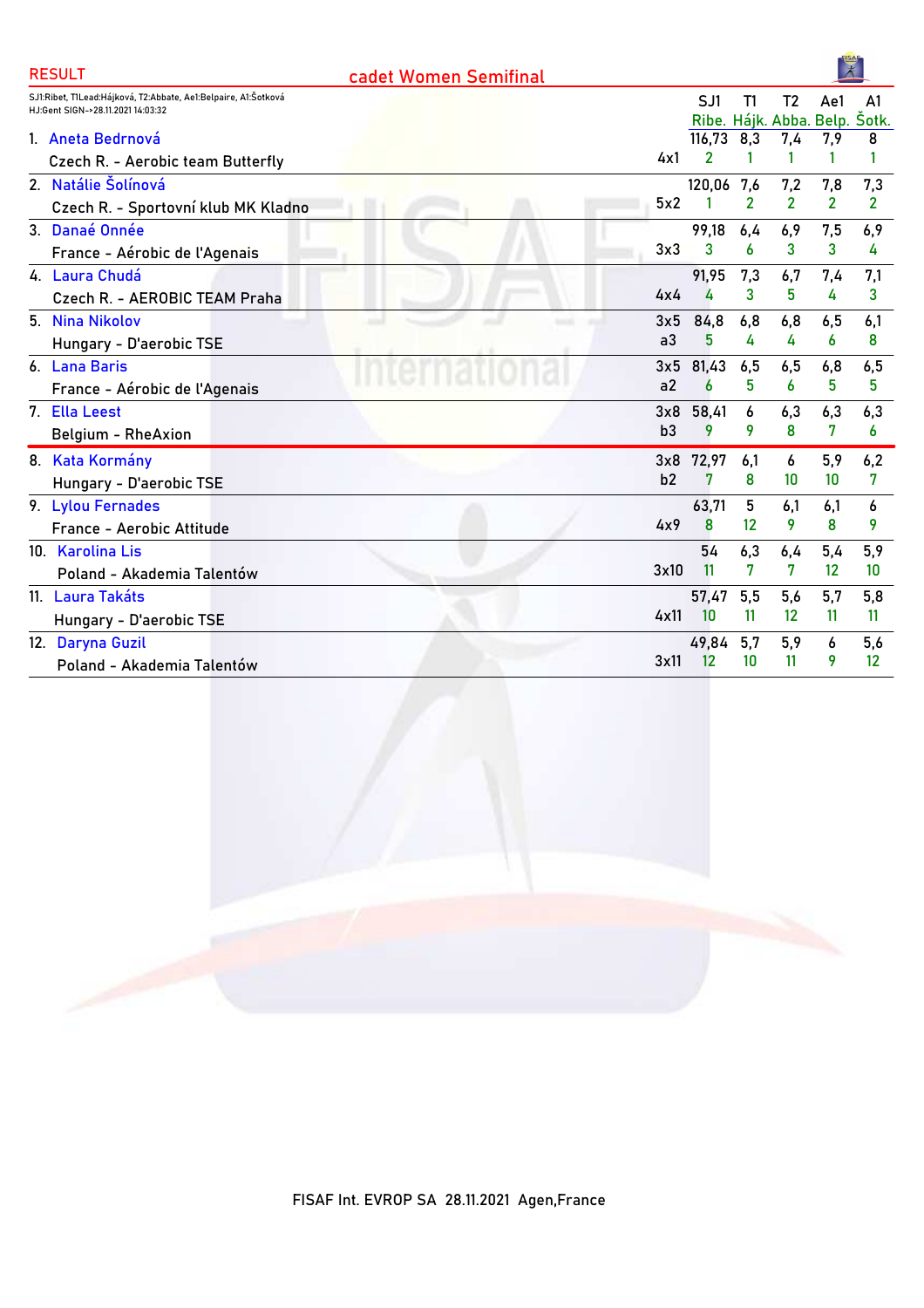| <b>RESULT</b><br>junior Women Semifinal                                                            |      |        |        |                               |                   |                |
|----------------------------------------------------------------------------------------------------|------|--------|--------|-------------------------------|-------------------|----------------|
| SJ1:Ribet, T1Lead:Hájková, T2:Abbate, Ae1:Belpaire, A1:Šotková                                     |      | SJ1    | T1     | T <sub>2</sub>                | Ae1               | A <sub>1</sub> |
| HJ:Gent SIGN->28.11.2021 14:58:51                                                                  |      |        |        | Ribe. Hájk. Abba. Belp. Šotk. |                   |                |
| 1. Nikol Ullrichová                                                                                |      | 123,09 | 8,1    | 7,2                           | 8                 | 8              |
| Czech R. - Fitness Center Báry a Hanky Šulcové                                                     | 3x1  | 2      | 1      | $\overline{2}$                | 1                 | 1              |
| 2. Eva Matějovičová                                                                                |      | 110,74 | 7,8    | 7,3                           | 7,6               | 7,6            |
| Czech R. - AEROBIC TEAM Praha                                                                      | 3x2  | 3      | 2      | 1                             | $\overline{2}$    | 3              |
| 3. Tereza Miková                                                                                   |      | 124,14 | 7,6    | 7                             | 7,5               | 7,8            |
| Czech R. - AEROBIC TEAM Praha                                                                      | 5x3  |        | 3      | 3                             | 3                 | 2              |
| 4. Weronika Woźniak                                                                                |      | 87,22  | 7,4    | 6,9                           | 7,3               | 7,1            |
| <b>Poland - Balance Sport</b>                                                                      | 4x4  | 5      | 4      | 4                             | 4                 | 4              |
| 5. Tille Ceulers                                                                                   |      | 78,15  | 7,3    | 6,8                           | 7                 | 7              |
| <b>Belgium - RheAxion</b>                                                                          | 3x5  | 9      | 5      | 5                             | 7                 | 5              |
| 6. Luce Bréhamet                                                                                   |      | 98,55  | 6,9    | 6,7                           | 7,2               | 6,8            |
| France - Aérobic de l'Agenais                                                                      | 4x6  | 4      | 7      | 6                             | 5                 | 6              |
| 7. Elsa Sainte Marie                                                                               |      | 73,68  | 5,8    | 6,6                           | 7,1               | 6,7            |
| France - Aerobic Attitude                                                                          | 3x7  | 11     | 13     | 7                             | 6                 | 7              |
| 8. Emma Bünnemeyer                                                                                 | 3x8  | 78,46  | 7      | 6,2                           | 6,6               | 6,5            |
| Germany - Sportschule M. Farnung                                                                   | a3   | 8      | 6      | 11                            | 9                 | 8              |
| 9. Luna Devic                                                                                      | 3x8  | 80,11  | 6,8    | 6,5                           | 6                 | 6              |
| France - Aérobic de l'Agenais                                                                      | a2   | 7      | 8      | 8                             | $12 \overline{ }$ | 12             |
| 10. Cosima Steyer                                                                                  |      | 68,64  | 6,7    | 6,4                           | 6,2               | 6,4            |
| Germany - Sportschule M. Farnung                                                                   | 3x9  | 12     | 9      | 9                             | 11                | 9              |
| 11. Noor Van Keyenberg                                                                             |      | 74,17  | 6,6    | 6,3                           | 6,5               | 6,1            |
| Belgium - RheAxion                                                                                 | 4x10 | 10     | 10     | 10                            | 10 <sup>°</sup>   | 11             |
| 12. Jinte Laureys                                                                                  |      | 57,27  | 6,4    | 6,1                           | 6,9               | 6,3            |
| Belgium - RheAxion                                                                                 | 4x12 | 13     | 12     | 12                            | 8                 | 10             |
| 13. Nóra Boros                                                                                     |      | 80,71  | 6,5    | 6                             | 5,9               | 5,8            |
| Hungary - D'aerobic TSE                                                                            | 5x13 | 6      | 11     | 13                            | 13                | 13             |
| 14. Samira Hutter                                                                                  |      | 37,45  | 4,5    | 5,2                           | 5,6               | 4,9            |
| Switzerland - Aerosport Club Wollerau                                                              | 4x14 | - 15   | 14     | 14                            | 14                | 14             |
| 15. Julia Sterki                                                                                   |      | 49,17  | 4      | 5                             | 4,5               | 4,8            |
| Switzerland - Aerosport Club Wollerau                                                              | 5x15 | 14     | 15     | 15                            | 15                | 15             |
|                                                                                                    |      |        |        |                               |                   |                |
| <b>RESULT</b><br>master Women Semifinal                                                            |      |        |        |                               |                   |                |
| E1:Ribet, P1Lead:Hájková, Ae1:Belpaire, A1:Šotková, A2:Abbate<br>HJ:Gent SIGN->28.11.2021 15:12:05 |      | E1     | P1     | Ae1                           | A1                | A2             |
|                                                                                                    |      |        |        | Ribe. Hájk. Belp. Šotk. Abba. |                   |                |
| 1. Coralie Jimenez                                                                                 | 5x1  | 7,5    | 7<br>1 | 7,5                           | 6,7<br>1          | 6,8<br>1       |
| France - Aérobic de l'Agenais                                                                      |      |        |        |                               |                   |                |

| Trance - Aerobic de l'Agenais         |  |                               |  |
|---------------------------------------|--|-------------------------------|--|
| 2. Nathalie Schaefer                  |  | $6,9$ $6,8$ $6,8$ $6,1$ $6,5$ |  |
| Switzerland - Aerosport Club Wollerau |  | $3x^2$ 2 2 2 3 3              |  |
| 3. Šárka Stříbrská                    |  | $6,8$ $6,5$ $6,4$ $6,3$ $6,7$ |  |
| Czech R. - Diamond Angels Academy     |  | $5x3 \t3 \t3 \t3 \t3 \t7 \t2$ |  |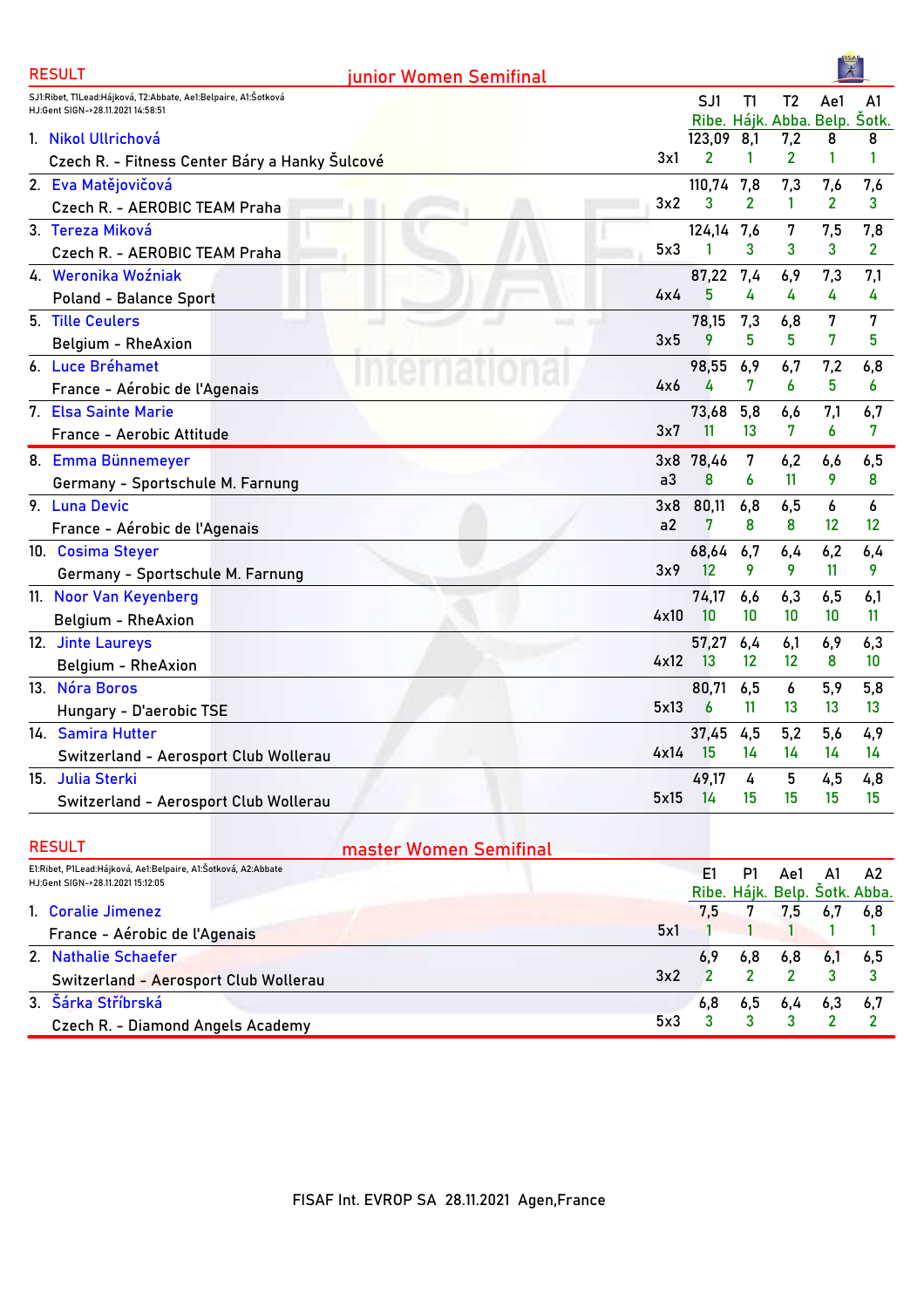| <b>RESULT</b><br>adult Men Semifinal                           |                |                |                |                               |                 |                |
|----------------------------------------------------------------|----------------|----------------|----------------|-------------------------------|-----------------|----------------|
| SJ1:Ribet, T1Lead:Hájková, T2:Abbate, Ae1:Belpaire, A1:Šotková |                | SJ1            | T1             | T <sub>2</sub>                | Ae1             | A <sub>1</sub> |
| HJ:Gent SIGN->28.11.2021 15:31:24                              |                |                |                | Ribe. Hájk. Abba. Belp.       |                 | Šotk.          |
| 1. Reyder Marquez                                              |                | 105            | 7,5            | 7,4                           | 7,4             | 7,2            |
| Belgium - RheAxion                                             | 4x1            | $\overline{2}$ | 1              | 1                             | 1               | 1              |
| 2. Jáchym Hanák                                                |                | 113,82 7,3     |                | 7,2                           | 7               | 7              |
| Czech R. - MV Team Univerzity Tomáše Bati                      | 3x2            |                | 2              | 3                             | 3               | 2              |
| 3. Judicael Lesmann                                            |                | 92,58          | 6,9            | 7,3                           | 7,1             | 6,8            |
| France                                                         | 3x3            | 4              | 4              | $\mathbf{2}$                  | $\mathbf{2}$    | 3              |
| 4. Grzegorz Błasiak                                            |                | 104,34         | 7              | 7,1                           | 6,3             | 6,1            |
| <b>Poland - Balance Sport</b>                                  | 5x4            | 3              | 3              | 4                             | 4               | 4              |
| <b>RESULT</b><br>adult Women Semifinal                         |                |                |                |                               |                 |                |
| SJ1:Ribet, T1Lead:Hájková, T2:Abbate, Ae1:Belpaire, A1:Šotková |                | SJ1            | T1             | T <sub>2</sub>                | Ae1             | A1             |
| HJ:Gent                                                        |                |                |                | Ribe. Hájk. Abba. Belp. Šotk. |                 |                |
| 1. Adéla Citová                                                |                | 154            | 8,8            | 7,8                           | 8,6             | 8,6            |
| Czech R. - Juniorský Fitness Klub Louny                        | 5x1            |                | 1              | 1                             | 1               | 1              |
| 2. Veronika Frantová                                           |                | 133,04 7,8     |                | 7,5                           | 6,8             | 7,7            |
| Czech R. - AEROBIC TEAM Praha                                  | 3x2            | $\overline{2}$ | 3              | $\overline{2}$                | 7               | $\mathbf{2}$   |
| 3. Nele Boddin                                                 |                | 100,51         | 8              | 7,2                           | 7,6             | 7,6            |
| Belgium - RheAxion                                             | 3x3            | 5              | $\overline{2}$ | 5                             | $\overline{2}$  | 3              |
| 4. Lilli Kaiser                                                |                | 3x4 106,45     | 7,6            | 7,1                           | 7,2             | 7,4            |
| Germany                                                        | a3             | 3              | 4              | 6                             | 5               | 4              |
| 5. Tereza Človečková                                           |                | 3x4 105,95 7,5 |                | 7,4                           | 7,5             | 7,2            |
| Czech R. - SK Studio Sport a Zdraví Rýmařov                    | a2             | 4              | 5              | 3                             | 3               | 5              |
| 6. Britt Verhaeren                                             | 3x6            | 91,42          | 7,3            | 7,3                           | 7,3             | 6,8            |
| Belgium - RheAxion                                             | b3             | 7              | 6              | 4                             | 4               | 7              |
| 7. Justine Vidal                                               | 3x6            | 94,89          | 7,1            | 7                             | 7               | 7              |
| France - Aerobic Academy                                       | b2             | 6              | 7              | 7                             | 6               | 6              |
| 8. Annika Junck                                                |                | 84,58          | 6,1            | 6,9                           | 6,7             | 6,6            |
| Germany - Sportschule M. Farnung                               | 4x9            | 9              | 12             | 8                             | 8               | 9              |
| 9. Lore Weynants                                               |                | 83,73          | 6,5            | 6,3                           | 6,5             | 6,3            |
| Belgium - RheAxion                                             | 3x10           | 10             | 9.             | 12                            | 9               | 12             |
| 10. Zsófia Boros                                               |                | 80,78          | 6,2            | 6,7                           | 6,4             | 6              |
| Hungary - D'aerobic TSE                                        | 4x11           | 11             | 11             | 9                             | 10              | 13             |
| 11. Aline Maloum                                               |                | 3x11 78,03     | 6              | 6,5                           | 6,3             | 6,4            |
| France - Aerobic Academy                                       | c3             | 13             | 13             | 10                            | 11              | 11             |
| 12. Lollli Csordás                                             |                | 3x11 86,22 6,8 |                | 6,4                           | 6,2             | 5,8            |
| Hungary - D'aerobic TSE                                        | c2             | 8              | 8              | 11                            | 12              | 15             |
| 13. Natalie Schwerdtfeger                                      | 3x13           | 70,7           | 6,3            | 6                             | 6,15            | 6,7            |
| Germany - Sportschule M. Farnung                               | d3             | 14             | 10             | 14                            | 13 <sup>°</sup> | 8              |
| 14. Sarina Strecke                                             |                | 3x13 79,8      | 5,5            | 6,2                           | 6,1             | 6,5            |
| Switzerland - Aerosport Club Wollerau                          | d2             | 12             | 14             | 13                            | 14              | 10             |
| 15. Lina Brosi                                                 |                | 55,68          | 5,2            | 5,9                           | 5,4             | 5,6            |
| Switzerland - Aerosport Club Wollerau - David Gym ZH           | 4x16           | <b>16</b>      | 15             | 15                            | 17              | 16             |
| 16. Lucille Briot-Parra                                        |                | 3x16 55,22     | 4,5            | 5,6                           | 5,8             | 5,9            |
| France - Aérobic de l'Agenais                                  | e3             | 17             | 17             | 16                            | 15              | 14             |
| 17. Anna Molnar                                                |                | 3x16 62,96     | 4,8            | 5,2                           | 5,6             | 4,9            |
| Switzerland - Aerosport Club Wollerau - David Gym ZH           | e <sub>2</sub> | 15             | 16             | 17                            | 16              | 17             |
|                                                                |                |                |                |                               |                 |                |

FISAF Int. EVROP SA 28.11.2021 Agen,France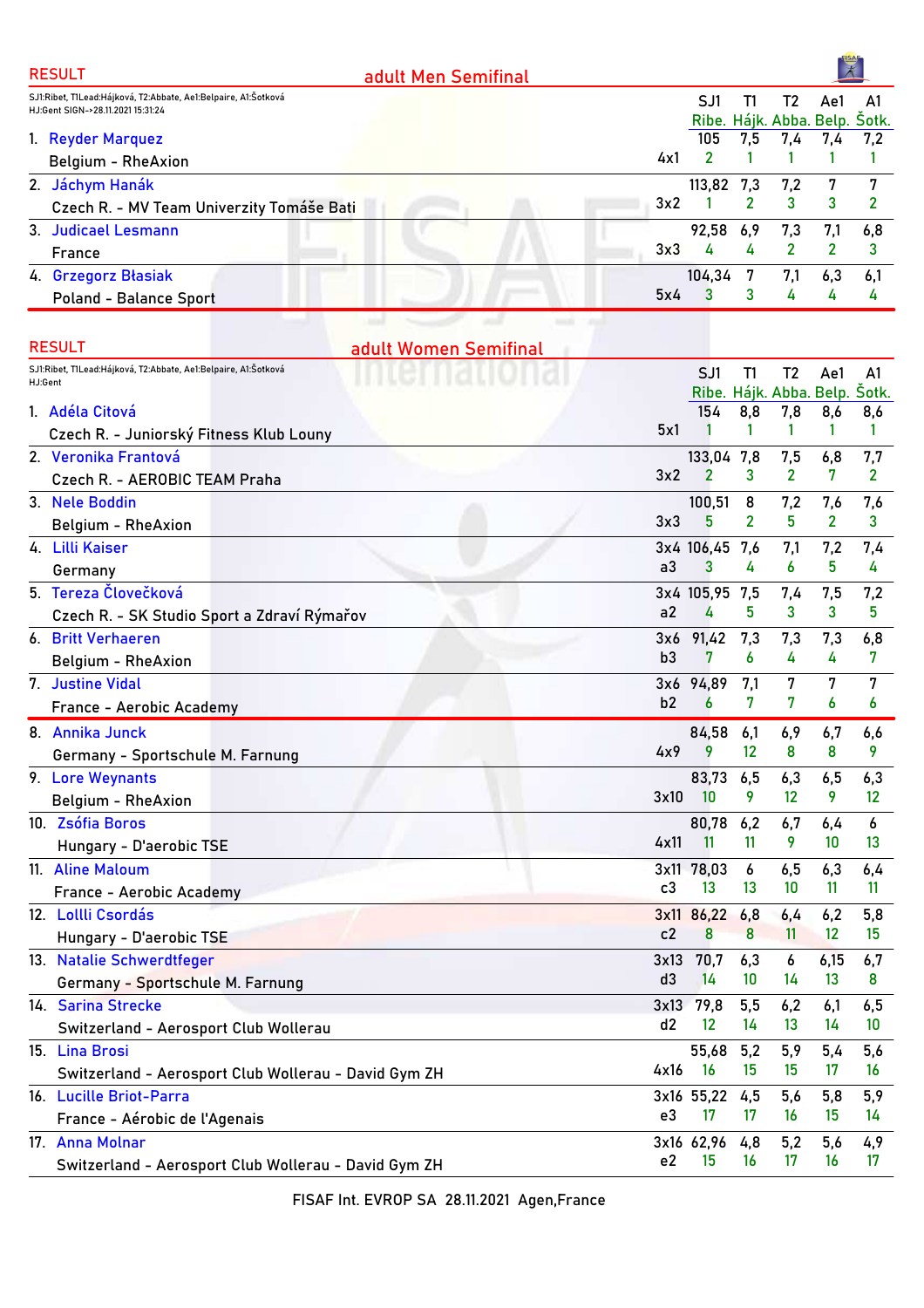| <b>RESULT</b>                                                                                        | cadet Duo Final |     |                                      |               |     |     |     |
|------------------------------------------------------------------------------------------------------|-----------------|-----|--------------------------------------|---------------|-----|-----|-----|
| SJ1:Ribet, T1Lead:Hájková, T2:Abbate, Ae1:Belpaire, A1:Šotková<br>H.J:Gent SIGN->28.11.2021 17:45:31 |                 |     | SJ1<br>Ribe. Hájk. Abba. Belp. Šotk. | T1            | T2  | Ae1 | A1  |
| 1. Twins Gabriela Veselá, Lucie Veselá                                                               |                 |     | 112,04 7,8                           |               | 7,5 | 7,8 | 7,8 |
| Czech R. - MV Team Univerzity Tomáše Bati                                                            |                 | 5x1 |                                      |               |     |     |     |
| 2. Nikol Jestříbková, Jolana Šlégrová                                                                |                 |     | 102.94 7.3                           |               | 7,2 | 7.6 | 7,2 |
| Czech R. - OneClub Brno                                                                              |                 | 5x2 | 2                                    | $\mathcal{P}$ | 2   | 2   |     |
| 3. Adriana Vojtěšková, Emma Kaspřáková                                                               |                 |     | 97,68                                | 6,8           | 7   | 7,4 |     |
| Czech R. - MV Team Univerzity Tomáše Bati                                                            |                 | 5x3 | 3                                    | 3             | 3   | 3   | 3   |
| 4. Dorina Tóth, Nina Nikolov                                                                         |                 |     | 89,42 6,6                            |               | 6,9 | 7,1 | 6,8 |
| Hungary - D'aerobic TSE                                                                              |                 | 4x4 | 4                                    | 4             | 4   | 5   | 4   |
| 5. Crazy Girls Lana Baris, Danaé Onnée                                                               |                 |     | 84,29                                | 6,3           | 6,6 | 7,3 | 6,5 |
| France - Aérobic de l'Agenais                                                                        |                 | 5x5 | 5                                    | 5             | 5   | 4   | 5   |
| 6. La-Lou Team Lana Kaba, Louci Miatto-Ruffoni                                                       |                 |     | 65,09                                | 5,3           | 6   | 6,6 | 5,6 |
| France - Aérobic de l'Agenais                                                                        |                 | 5x6 |                                      | 6             | 6   | 6   | 6   |

| <b>RESULT</b>                                                                                       | junior Duo Final |     |            |               |                                     |     |     |
|-----------------------------------------------------------------------------------------------------|------------------|-----|------------|---------------|-------------------------------------|-----|-----|
| SJ1:Ribet, T1Lead:Hájková, T2:Abbate, Ae1:Belpaire, A1:Šotková<br>HJ:Gent SIGN->28.11.2021 18:06:22 |                  |     | SJ1        | П             | T2<br>Ribe. Hájk. Abba. Belp. Sotk. | Ae1 | A1  |
| 1. ROCK STARS Kristýna Fryšáková, Aneta Bedrnová                                                    |                  |     | 119,58 7,6 |               | 7,3                                 | 7.7 | 7,8 |
| Czech R. - Aerobic team Butterfly                                                                   |                  | 5x1 |            |               |                                     |     |     |
| 2. Sofie Šimková, Anna Macková                                                                      |                  |     | 92,94      | 7,1           | 7                                   | 7,3 | 7,3 |
| Czech R. - MV Team Univerzity Tomáše Bati                                                           |                  | 4x2 |            | $\mathcal{P}$ | 3                                   | 2   | 2   |
| 3. Daniela Soukupová, Viktorie Voříšková                                                            |                  |     | 92,54 6,9  |               | 7,1                                 | 7,2 | 7,2 |
| Czech R. - Fit studio D                                                                             |                  | 5x3 | 3          | 3             | 2                                   | 3   | 3   |
| 4. Tille Ceulers, Jinte Laureys                                                                     |                  |     | 64,47 6,5  |               | 6,7                                 | 7,1 | 7,1 |
| Belgium - RheAxion                                                                                  |                  | 3x4 |            | 5             | 4                                   | 4   | 4   |
| 5. Together Elaia Molia, Luna Devic                                                                 |                  |     | 67,82 6,6  |               | 6,5                                 | 6,9 | 7   |
| France - Aérobic de l'Agenais                                                                       |                  | 5x5 |            | 4             | 5                                   | 5   | 5   |
| 6. Lisa Couturier, Elsa Sainte-Marie                                                                |                  |     | 64,81      | 6,4           | 6,2                                 | 6,7 | 6,8 |
| France - Aerobic Attitude                                                                           |                  | 5x6 | 5          | 6             | 6                                   | 6   | 6   |
| 7. Hanna Helybéli, Petra Sallai                                                                     |                  |     | 64,03      | 6,2           | 6                                   | 6,4 | 6,1 |
| Hungary - D'aerobic TSE                                                                             |                  | 5x7 |            |               |                                     |     |     |

FISAF Int. EVROP SA 28.11.2021 Agen,France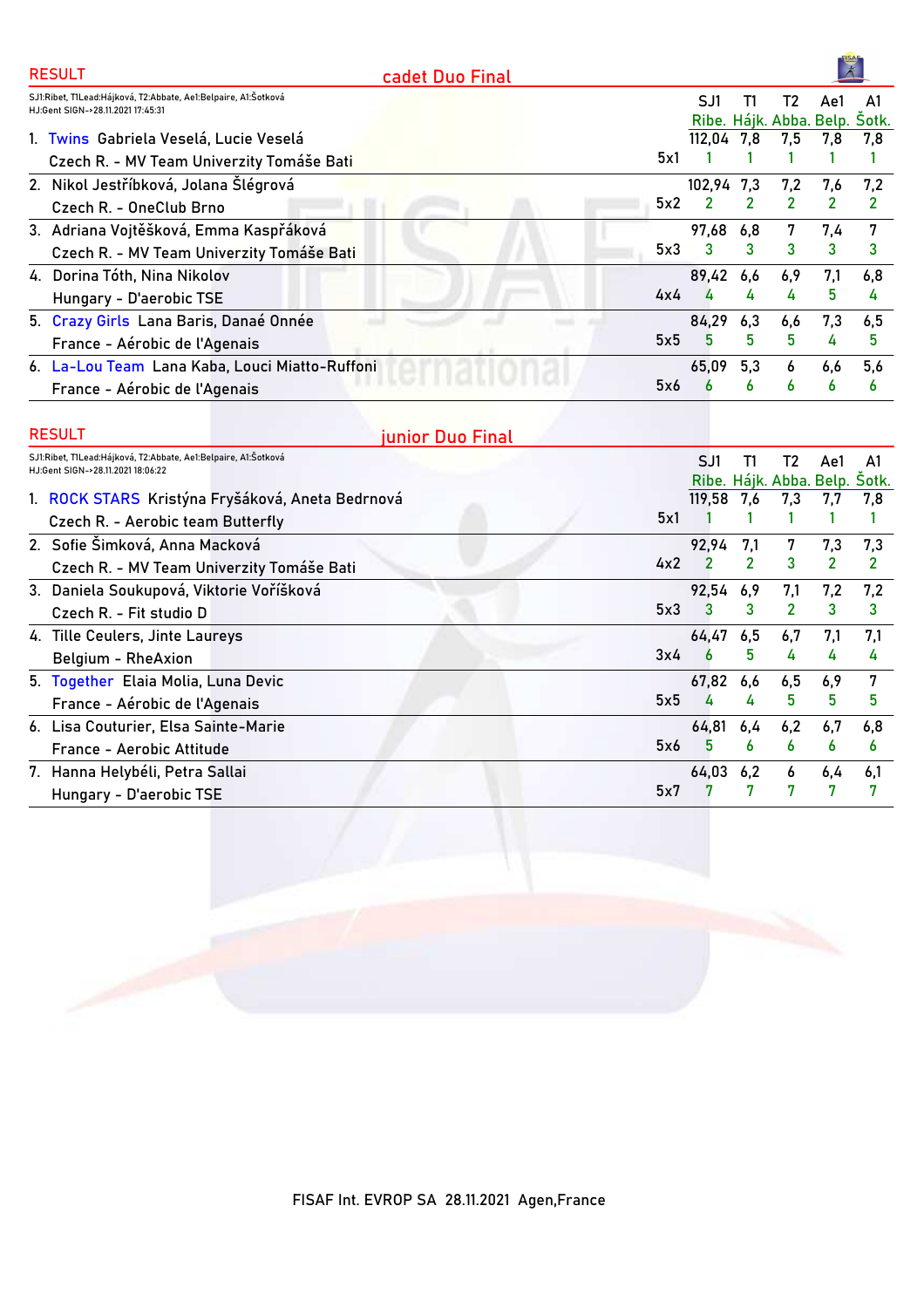| <b>RESULT</b><br>adult Duo Final                                                                    |                                      |                |                |                |                |
|-----------------------------------------------------------------------------------------------------|--------------------------------------|----------------|----------------|----------------|----------------|
| SJ1:Ribet, T1Lead:Hájková, T2:Abbate, Ae1:Belpaire, A1:Šotková<br>HJ:Gent SIGN->28.11.2021 18:27:44 | SJ1<br>Ribe. Hájk. Abba. Belp. Šotk. | T1             | T <sub>2</sub> | Ae1            | A1             |
| 1. Erika Ševců, Vanda Šimková                                                                       | 130,46 7,4                           |                | 7,1            | 7,6            | 8              |
| 4x1<br>Czech R. - MV Team Univerzity Tomáše Bati                                                    |                                      | 2              | 1              | 1              | 1              |
| 2. The bodyguard Jáchym Hanák, Anna Macková                                                         | 109,02 7,6                           |                | 6,8            | 7              | 7,9            |
| 4x2<br>Czech R. - MV Team Univerzity Tomáše Bati                                                    | 2                                    | 1              | 2              | 5              | $\overline{2}$ |
| 3. Sailors Lilli Kaiser, Annika Junck                                                               | 83,5                                 | 7,2            | 6,7            | 7,3            | 7,3            |
| 3x3<br>Germany                                                                                      | 4                                    | 3              | 3              | 3              | 5              |
| 4. Adéla Soukupová, Aneta Moravečková                                                               | 100,72                               | 7,1            | 6,5            | 7,4            | 7,4            |
| 5x4<br>Czech R. - Fit studio D                                                                      | 3                                    | 4              | 4              | $\mathbf{2}$   | 4              |
| 5. Britt Verhaeren, Jeremy Delmotte                                                                 | 73,06                                | 7              | 6,4            | 7,1            | 7,5            |
| 4x5<br>Belgium - RheAxion                                                                           | 6                                    | 5              | 5              | 4              | 3              |
| 6. Lory Gayraud, Clemence Richarte                                                                  | 66,2                                 | 6,1            | 6,3            | 6,5            | 6,6            |
| 3x6<br>France - Aerobic Academy                                                                     | 7                                    | 6              | 6              | 7              | 6              |
| 7. Justine Vidal, Lucas Peruch                                                                      | 76,27                                | 6              | 6,2            | 6,7            | 6,1            |
| 5x7<br>France - Aerobic Academy                                                                     | 5                                    | 7              | 7              | 6              | 7              |
| <b>RESULT</b><br>cadet Trio Final                                                                   |                                      |                |                |                |                |
| SJ1:Ribet, T1Lead:Hájková, T2:Abbate, Ae1:Belpaire, A1:Šotková<br>HJ:Gent SIGN->28.11.2021 18:37:03 | SJ1<br>Ribe. Hájk. Abba. Belp. Šotk. | T1             | T <sub>2</sub> | Ae1            | A <sub>1</sub> |
| 1. Amerika                                                                                          | 105,09 6,4                           |                | 6,9            | 7,3            | 7              |
| 5x1<br>Elena Smetanová, Emma Kaspřáková, Adriana Vojtěšková                                         |                                      | 1              | 1              | 1              | 1              |
| Czech R. - MV Team Univerzity Tomáše Bati                                                           |                                      |                |                |                |                |
| 2. Daryna Guzil, Amelia Szołtys, Karolina Lis                                                       | 43,67                                | 5              | 6,1            | 6              | 5              |
| 4x2<br>Poland - Akademia Talentów                                                                   | 3                                    | $\overline{2}$ | $\overline{2}$ | 2              | $\overline{2}$ |
| 3. Les blondinettes                                                                                 | 56,69                                | 4,7            | 4,8            | 5,9            | 4,2            |
| 5x3<br>Candice Richard, Zoé Pacheco, Jade Rigal                                                     | 2                                    | 3              | 3              | 3              | 3              |
| France - Aérobic de l'Agenais                                                                       |                                      |                |                |                |                |
|                                                                                                     |                                      |                |                |                |                |
| <b>RESULT</b><br><u>junior Trio Final</u>                                                           |                                      |                |                |                |                |
| SJ1:Ribet, T1Lead:Hájková, T2:Abbate, Ae1:Belpaire, A1:Šotková<br>HJ:Gent SIGN->28.11.2021 18:49:54 | SJ1<br>Ribe. Hájk. Abba. Belp. Šotk. | T1             | T <sub>2</sub> | Ae1            | A1             |
| 1. Nikol Ullrichová, Johana Vodičková, Viktorie Čedíková                                            | 105,93 7,6                           |                | 7,3            | 8              | 7,8            |
| 4x1<br>Czech R. - Fitness Center Báry a Hanky Šulcové                                               | 2                                    | 1              |                | 1              | 1              |
| 2. Divoké kočky                                                                                     | 128,11                               | 7,5            | 7,1            | 7,9            | 7,5            |
| 5x2<br>Alena Březinová, Karolína Knedlová, Veronika Nováková                                        |                                      | 2              | 2              | $\overline{2}$ | 2              |
| Czech R. - MV Team Univerzity Tomáše Bati                                                           |                                      |                |                |                |                |
| 3. RAIN                                                                                             | 104,17                               | 7,3            | 7              | 7,8            | 7,3            |
| 5x3<br>Karolína Dvořáková, Viktorie Hejlová, Johana Cibulová                                        | 3                                    | 3              | 3              | 3              | 3              |
| Czech R. - Fitness Center Báry a Hanky Šulcové                                                      |                                      |                |                |                |                |
| 4. Hanna Helybéli, Petra Sallai, Kata Kormány                                                       | 55,24                                | 5              | 6              | 6              | 5,6            |
| 5x4<br>Hungary - D'aerobic TSE                                                                      | 4                                    | 4              | 4              | 4              | 4              |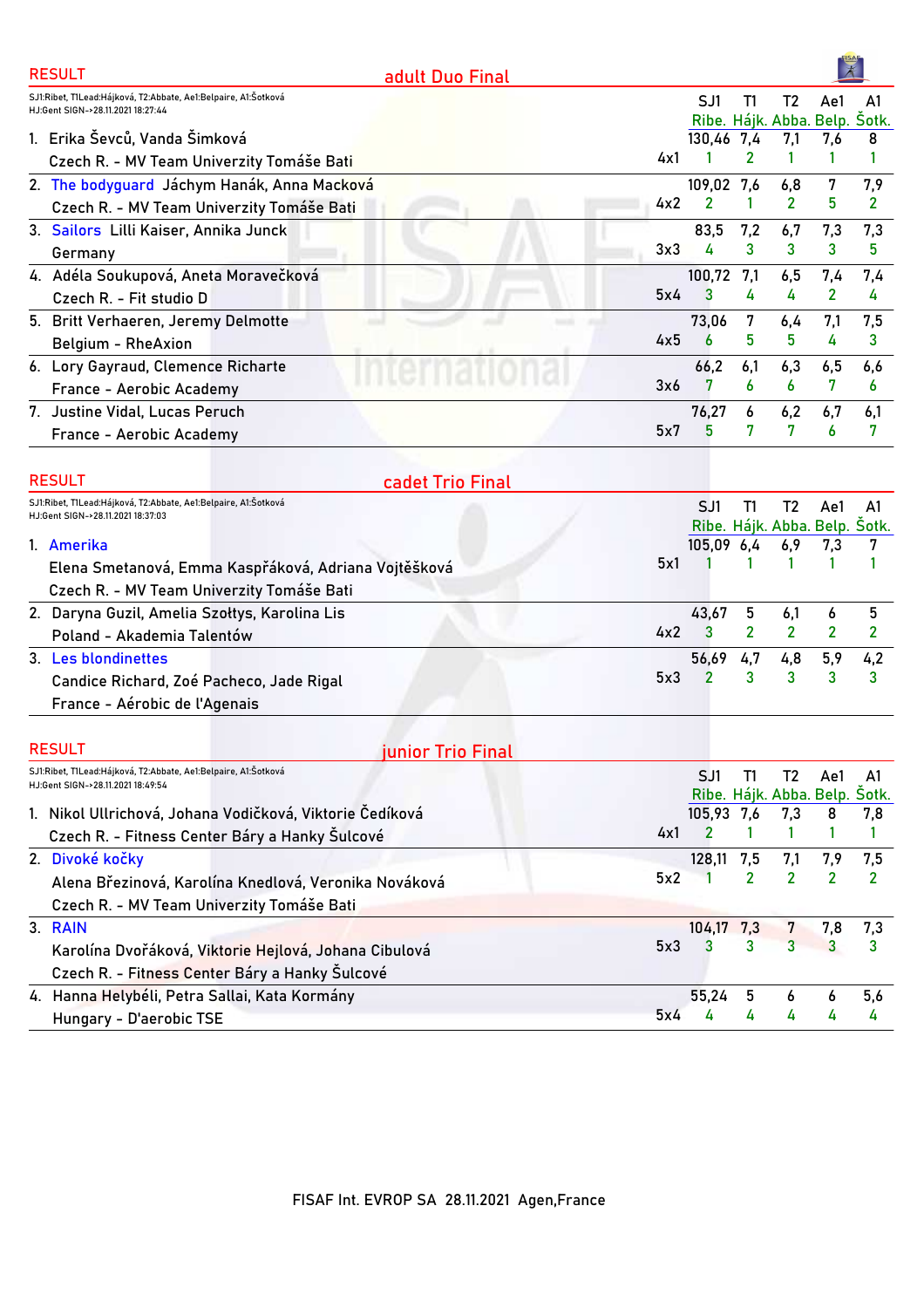| 5x1 | SJ1<br>124,62 7,6<br>96.11 | T1             | T2<br>Ribe. Hájk. Abba. Belp. Sotk.<br>7 | Ae1<br>7,7   | A1<br>7.8 |
|-----|----------------------------|----------------|------------------------------------------|--------------|-----------|
|     |                            |                |                                          |              |           |
|     |                            |                |                                          |              |           |
|     |                            |                |                                          |              |           |
|     |                            | 7,4            | 6,8                                      | 7,5          | 7,5       |
| 5x2 | $\overline{2}$             | $\overline{2}$ | $\overline{2}$                           |              | 2         |
|     |                            |                |                                          |              |           |
|     |                            | 7,2            | 6,7                                      | 7,4          | 7,3       |
| 5x3 | 3                          | 3              | 3                                        | $\mathbf{R}$ |           |
|     |                            |                |                                          |              |           |
|     | 86,11                      | 7              | 6,6                                      | 7,2          | 7.1       |
| 5x4 | 4                          | 4              | 4                                        | 4            | 4         |
|     | 71,09                      | 5,3            | 6,3                                      | 6,5          | 5,7       |
| 5x5 | 5                          | $5^{\circ}$    | 5                                        | 5            | 5         |
|     |                            |                | 87,78                                    |              |           |

| <b>RESULT</b>                                                                                       | cadet Women Final |     |            |     |               |     |                                     |
|-----------------------------------------------------------------------------------------------------|-------------------|-----|------------|-----|---------------|-----|-------------------------------------|
| SJ1:Ribet, T1Lead:Hájková, T2:Abbate, Ae1:Belpaire, A1:Šotková<br>HJ:Gent SIGN->28.11.2021 19:42:37 |                   |     | SJ1        | T1  | T2            | Ae1 | A1<br>Ribe. Hájk. Abba. Belp. Šotk. |
| 1. Aneta Bedrnová                                                                                   |                   |     | 124,84 8,3 |     | 7,3           | 8,1 | 8,4                                 |
| Czech R. - Aerobic team Butterfly                                                                   |                   | 5x1 |            |     |               |     |                                     |
| 2. Natálie Šolínová                                                                                 |                   |     | 120,06     | 8   | 7,2           | 8   | 7,7                                 |
| Czech R. - Sportovní klub MK Kladno                                                                 |                   | 5x2 |            | 2   | $\mathcal{P}$ | 2   | 2                                   |
| 3. Danaé Onnée                                                                                      |                   |     | 101,16     | 6,7 | 6,9           | 7,7 | 7                                   |
| France - Aérobic de l'Agenais                                                                       |                   | 3x3 | 3          | 4   | 3             | 3   | 4                                   |
| 4. Laura Chudá                                                                                      |                   |     | 99,84 7,8  |     | 6,8           | 7,5 | 7,5                                 |
| Czech R. - AEROBIC TEAM Praha                                                                       |                   | 5x4 |            | 3   |               | 4   | 3                                   |
| 5. Lana Baris                                                                                       |                   |     | 85         | 6,4 | 6,3           | 7,2 | 6,6                                 |
| France - Aérobic de l'Agenais                                                                       |                   | 3x5 | 5          | 6   | 6             | 5   | 5                                   |
| 6. Nina Nikolov                                                                                     |                   |     | 84,8       | 6,6 | 6,6           | 7,1 | 6,2                                 |
| Hungary - D'aerobic TSE                                                                             |                   | 4x6 | 6          | 5   | 5             | 6   |                                     |
| 7. Ella Leest                                                                                       |                   |     | 52,95      | 6   | 6             | 6,3 | 6,3                                 |
| Belgium - RheAxion                                                                                  |                   | 5x7 |            | 7   |               |     | 6                                   |

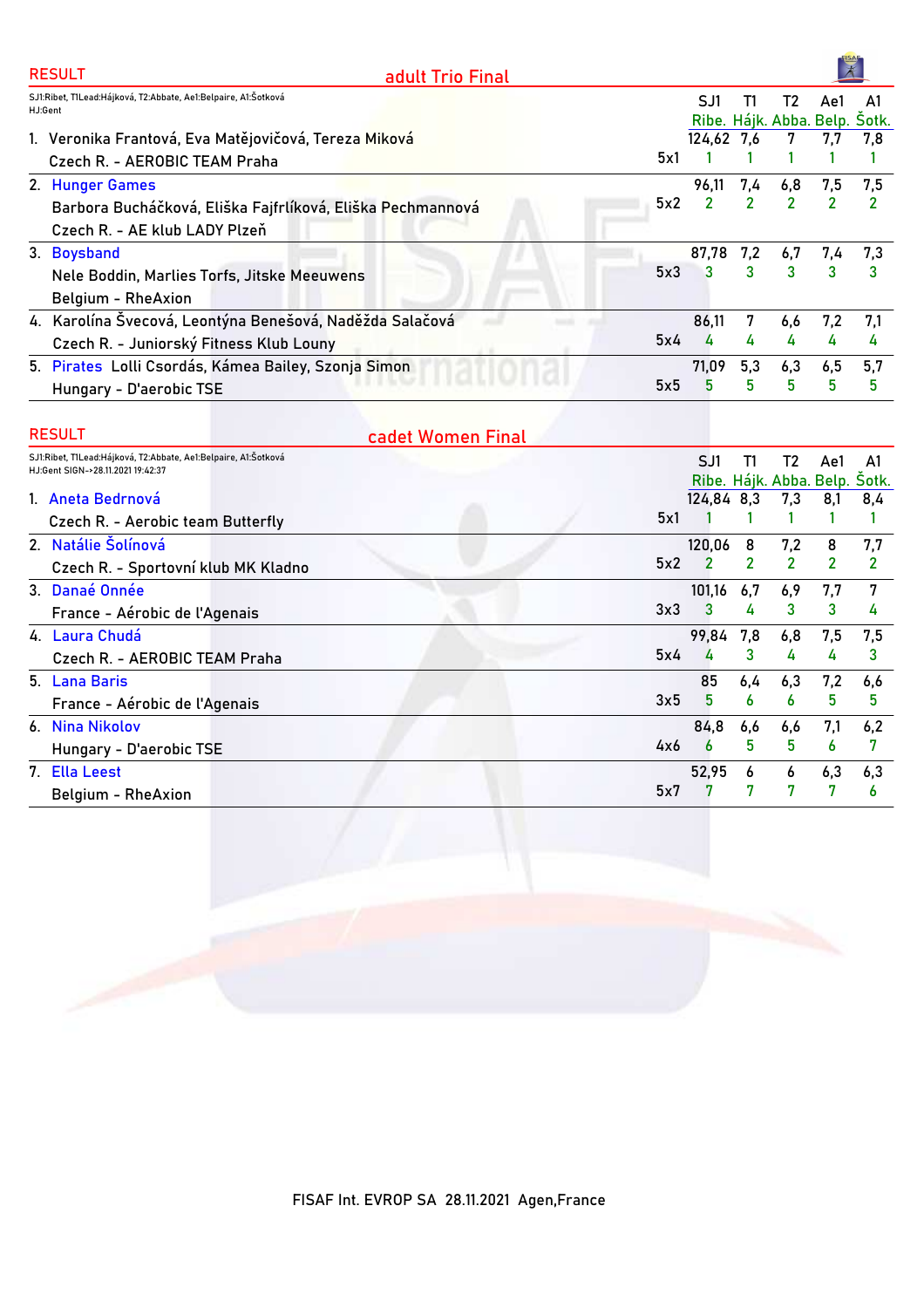| <b>RESULT</b>                                                                                       | junior Women Final |                |                |                               | 术              |                |
|-----------------------------------------------------------------------------------------------------|--------------------|----------------|----------------|-------------------------------|----------------|----------------|
| SJ1:Ribet, T1Lead:Hájková, T2:Abbate, Ae1:Belpaire, A1:Šotková<br>HJ:Gent SIGN->28.11.2021 20:03:43 |                    | SJ1            | T1             | T <sub>2</sub>                | Ae1            | A1             |
|                                                                                                     |                    |                |                | Ribe. Hájk. Abba. Belp.       |                | Šotk.          |
| 1. Nikol Ullrichová                                                                                 |                    | 112,5          | 8,1            | 7,1                           | 8              | 8,5            |
| Czech R. - Fitness Center Báry a Hanky Sulcové                                                      | 3x1                | 2              | 1              | 4                             | 1              | 1              |
| 2. Tereza Miková                                                                                    | 3x2                | 117,6          | 7,6            | 7,6                           | 7,7            | 8,2            |
| Czech R. - AEROBIC TEAM Praha                                                                       | a3                 | 1              | 3              | 1                             | 3              | 2              |
| 3. Eva Matějovičová                                                                                 |                    | 3x2 110,17     | 7,8            | 7,5                           | 7,8            | 7,9            |
| Czech R. - AEROBIC TEAM Praha                                                                       | a2                 | 3              | 2              | $\overline{2}$                | 2              | 3              |
| 4. Weronika Woźniak                                                                                 |                    | 95,56          | 7,3            | 7,3                           | 7,3            | 7,3            |
| <b>Poland - Balance Sport</b>                                                                       | 5x4                | 4              | 4              | 3                             | 4              | 4              |
| 5. Tille Ceulers                                                                                    |                    | 76,92          | 7,1            | 6,9                           | 7,1            | 7,1            |
| Belgium - RheAxion                                                                                  | 4x5                | 6              | 5              | 5                             | 5              | 5              |
| 6. Luce Bréhamet                                                                                    |                    | 78,09          | 6,4            | 6,1                           | 6,8            | 6,5            |
| France - Aérobic de l'Agenais                                                                       | 4x6                | 5              | 6              | 7                             | 6              | 6              |
| 7. Elsa Sainte Marie                                                                                |                    | 74,85          | 5,8            | 6,2                           | 6,7            | 6,4            |
| France - Aerobic Attitude                                                                           | 5x7                | 7              | 7              | 6                             | 7              | 7              |
|                                                                                                     |                    |                |                |                               |                |                |
| <b>RESULT</b>                                                                                       | master Women Final |                |                |                               |                |                |
| E1:Ribet, P1Lead:Hájková, Ae1:Belpaire, A1:Šotková, A2:Abbate<br>HJ:Gent SIGN->28.11.2021 20:12:00  |                    | E1             | P1             | Ae1                           | A1             | A2             |
|                                                                                                     |                    |                |                | Ribe. Hájk. Belp. Šotk. Abba. |                |                |
| 1. Coralie Jimenez                                                                                  |                    | 7,5            | 7,2            | 7,5                           | 6,6            | 6,6            |
| France - Aérobic de l'Agenais                                                                       | 4x1                | -1             | 1              | 1                             | 1              | $\overline{2}$ |
| 2. Nathalie Schaefer                                                                                |                    | 7,1            | 7              | 6,8                           | 6,1            | 6,8            |
| Switzerland - Aerosport Club Wollerau                                                               | 4x2                | $\overline{2}$ | $\overline{2}$ | $\mathbf{2}$                  | 3              | 1              |
| 3. Šárka Stříbrská                                                                                  |                    | 6,2            | 6,8            | 6,7                           | 6,5            | 6,5            |
| Czech R. - Diamond Angels Academy                                                                   | 5x3                | 3              | 3              | 3                             | $\overline{2}$ | 3              |
|                                                                                                     |                    |                |                |                               |                |                |
| <b>RESULT</b>                                                                                       | adult Men Final    |                |                |                               |                |                |
| SJ1:Ribet, T1Lead:Hájková, T2:Abbate, Ae1:Belpaire, A1:Šotková<br>HJ:Gent SIGN->28.11.2021 20:23:24 |                    | SJ1            | T1             | T2                            | Ae1            | A1             |
|                                                                                                     |                    |                |                | Ribe. Hájk. Abba. Belp. Šotk. |                |                |
| 1. Reyder Marquez                                                                                   |                    | 117,5          | 7,7            | 7,3                           | 7,7            | 7,6            |
| Belgium - RheAxion                                                                                  | 5x1                |                | 1              |                               | 1              |                |
| 2. Jáchym Hanák                                                                                     |                    | 114,87 7,5     |                | 7,2                           | 7,2            | 7,4            |
| Czech R. - MV Team Univerzity Tomáše Bati                                                           | 4x2                | 3              | 2              | $\mathbf{2}$                  | $\overline{2}$ | $\overline{2}$ |
| 3. Judicael Lesmann                                                                                 |                    | 116,84 6,8     |                | 7,1                           | 7,1            | 7,1            |
| France                                                                                              | 5x3                | 2              | 3              | 3                             | 3              | 3              |
| 4. Grzegorz Błasiak                                                                                 |                    | 88,61          | 6,7            | 7                             | 6,9            | 6,3            |
| <b>Poland - Balance Sport</b>                                                                       | 5x4                | 4              | 4              | 4                             | 4              | 4              |
|                                                                                                     |                    |                |                |                               |                |                |

 $\frac{1}{2}$